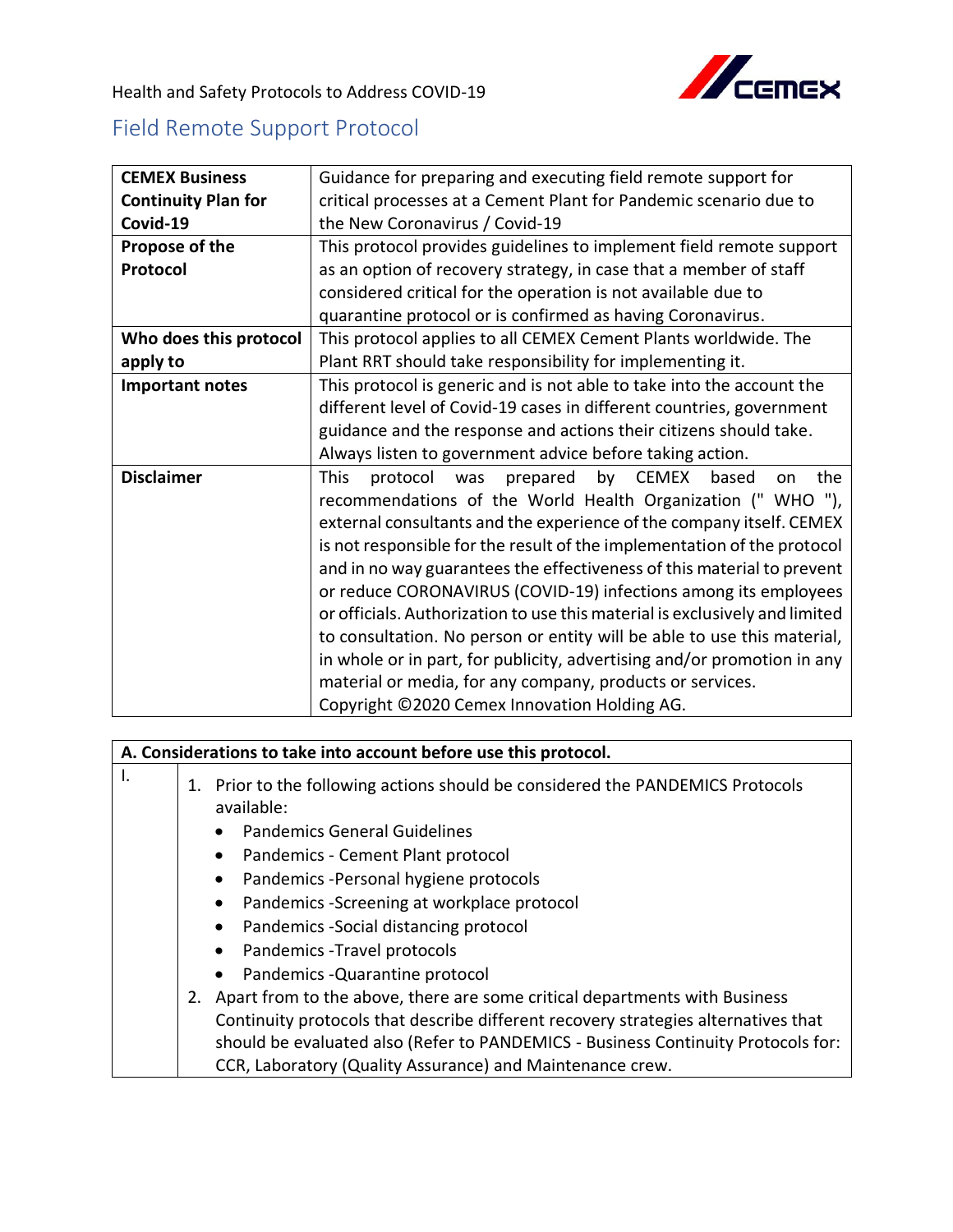

## **A. Considerations to take into account before use this protocol.**

- 3. Nevertheless, field remote support could be applicable for any activity of the operation that have been interrupted due the absence of key personnel, especially when the estimated time of unavailability could be for an extended period.
- 4. In all the cases the process owner should verify the local regulations or any restrictions that could be applicable for remote support / assistance.

## **B. When this protocol could be applied.**

| II. | For this Field Remote Support Protocol the following assumptions should be<br>considered:                                                                                                                                                                                                              |
|-----|--------------------------------------------------------------------------------------------------------------------------------------------------------------------------------------------------------------------------------------------------------------------------------------------------------|
|     | 1. There is no person in place with enough information and/or training to develop a<br>field activity (such as: operation of central control room, maintenance, lab<br>analysis, or any specialized process across the Plant).                                                                         |
|     | 2. Due to the type of function it is possible to receive remote assistance or guidance<br>to complete certain tasks, in order to guarantee the continuity of the<br>process/function.                                                                                                                  |
|     | This remote assistance must be asked to Subject Matter Experts (SME's) for the<br>3.<br>specific tasks.                                                                                                                                                                                                |
|     | 4. SME's could be internal personnel who are not physically at the Plant but available<br>(staff available from another shift, retired personnel, or even people in home due<br>to quarantine but capable to work remotely). Other option Is specialized Providers<br>with external experts available. |

|      | C. Specifications and tools.                                                                                      |  |  |
|------|-------------------------------------------------------------------------------------------------------------------|--|--|
| III. | Certain conditions should be at place to work through field remote support,                                       |  |  |
|      | considering:                                                                                                      |  |  |
|      | 1. The remote communication must be established in compliance with the internal<br>security information policies. |  |  |
|      | In the field it is necessary to have access to a mobile network or Wi-Fi, in which<br>2.                          |  |  |
|      | case should be asked to IT to implement the corresponding credentials and                                         |  |  |
|      | configurations.                                                                                                   |  |  |
|      | Technological capabilities to work in the field are functioning, in order to<br>3.                                |  |  |
|      | guarantee to the staff who is receiving the support be able to:                                                   |  |  |
|      | Establish a permanent communication line (video, voice, and data).<br>a)                                          |  |  |
|      | b) Allow to the remote assessor see what the field operator is seeing through all                                 |  |  |
|      | the support process.                                                                                              |  |  |
|      | Listen clearly all the instructions received from the assessor.<br>C)                                             |  |  |
|      | d) Work hands free at every moment of the assistance.                                                             |  |  |
|      | 4. As a reference, here some examples of devices that could be used by personnel in                               |  |  |
|      | the field for receiving remote support:                                                                           |  |  |